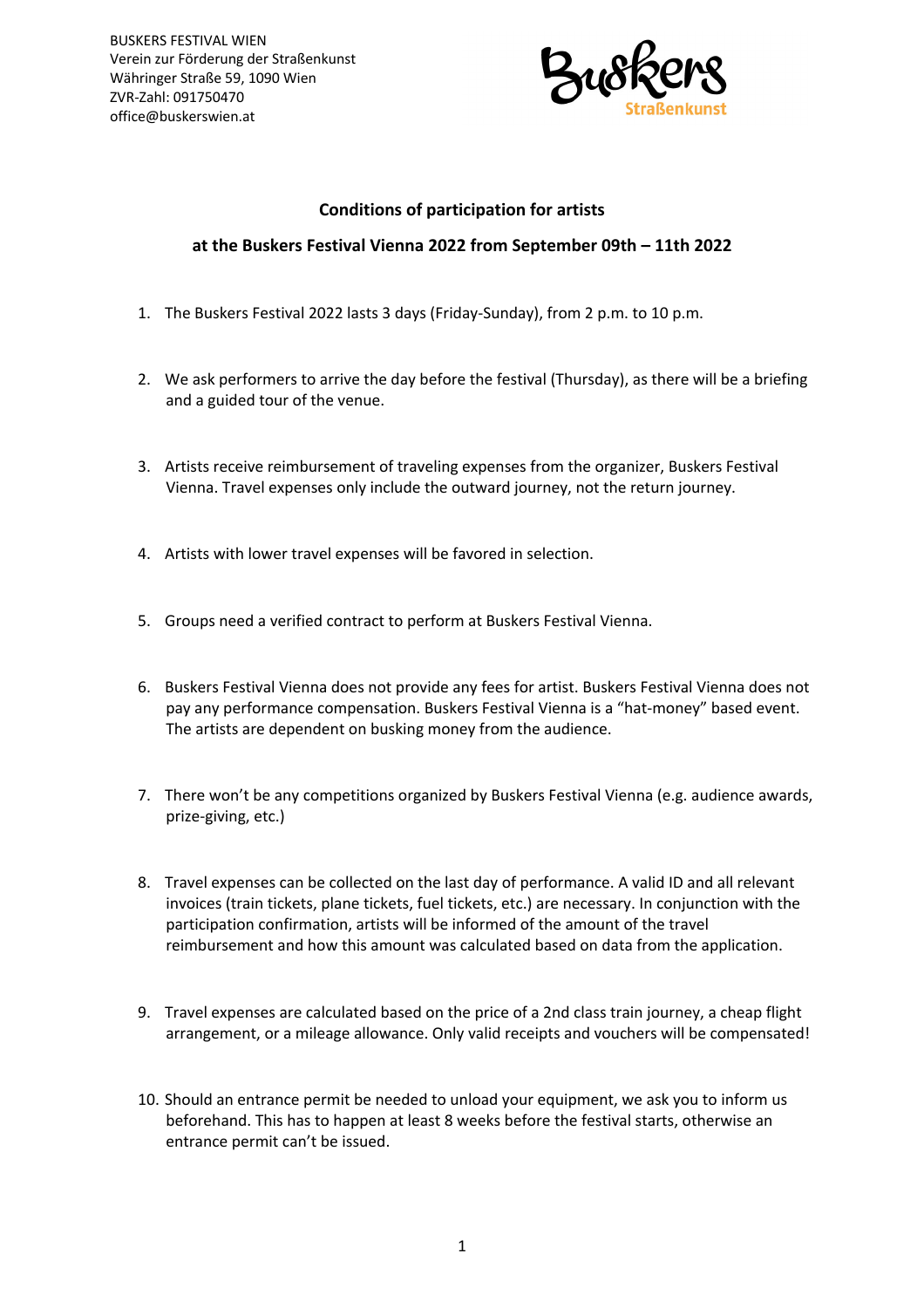BUSKERS FESTIVAL WIEN Verein zur Förderung der Straßenkunst Währinger Straße 59, 1090 Wien ZVR-Zahl: 091750470 office@buskerswien.at



- 11. Costs of accommodation (bed & breakfast) at designated facilities for the artists are absorbed by the organizer (Thursday/Friday, Friday/Saturday, Saturday/Sunday, Sunday/Monday). Accommodation costs will only be absorbed for performing group members. Costs for family, friends, manager, etc. must be borne by the artist group/solo performers.
- 12. Artists and performers will be accomodated in dorm rooms (4 beds maximum per rooom), however bands and groups will not be separated. If demanded, we can also offer single- and double rooms upon inquiry, however in that case cost participation from the artists will be required.
- 13. Additional nights can be booked upon consultation with Buskers Vienna up to 4 weeks before the festival. Staff members are happy to help with booking additional rooms or nights.
- 14. Travel expenses will be calculated using the cost of a second class train ride, a cheap flight arrangement or mileage allowance. Groups are asked to choose the cheapest travel option. If groups or artists fail to comply with these travel conditions, Buskers festival reserves the right to only partially reimburse the artists for the travel expenses (in the amount of the cheapest travel option).
- 15. Plane tickets that are used for flights to Europe before Sept. 1st of the respective year cannot be used for claiming travel expenses.
- 16. Irrespective of the number of persons and travel distance, the organizer compensates for travel expenses to a maximum of 500 Euros per group/solo performer.
- 17. Each artist group/solo performer will play 2-3 performances a day for one hour each (including set-up and take down time). Performances start every hour on the hour. For shows with a fixed duration the time schedule will be adjusted accordingly upon consultation with the booking team.
- 18. Performance-times and -locations will be set by the organization team and cannot be switched without consultation of the organization team of the festival. Performancelocations will change after each gig (rotation system). The groups should be as mobile as possible with their equipment. Helping hand will be arranged upon consultation with the Buskers team. Non-mobile groups must make a special agreement with Buskers Vienna.